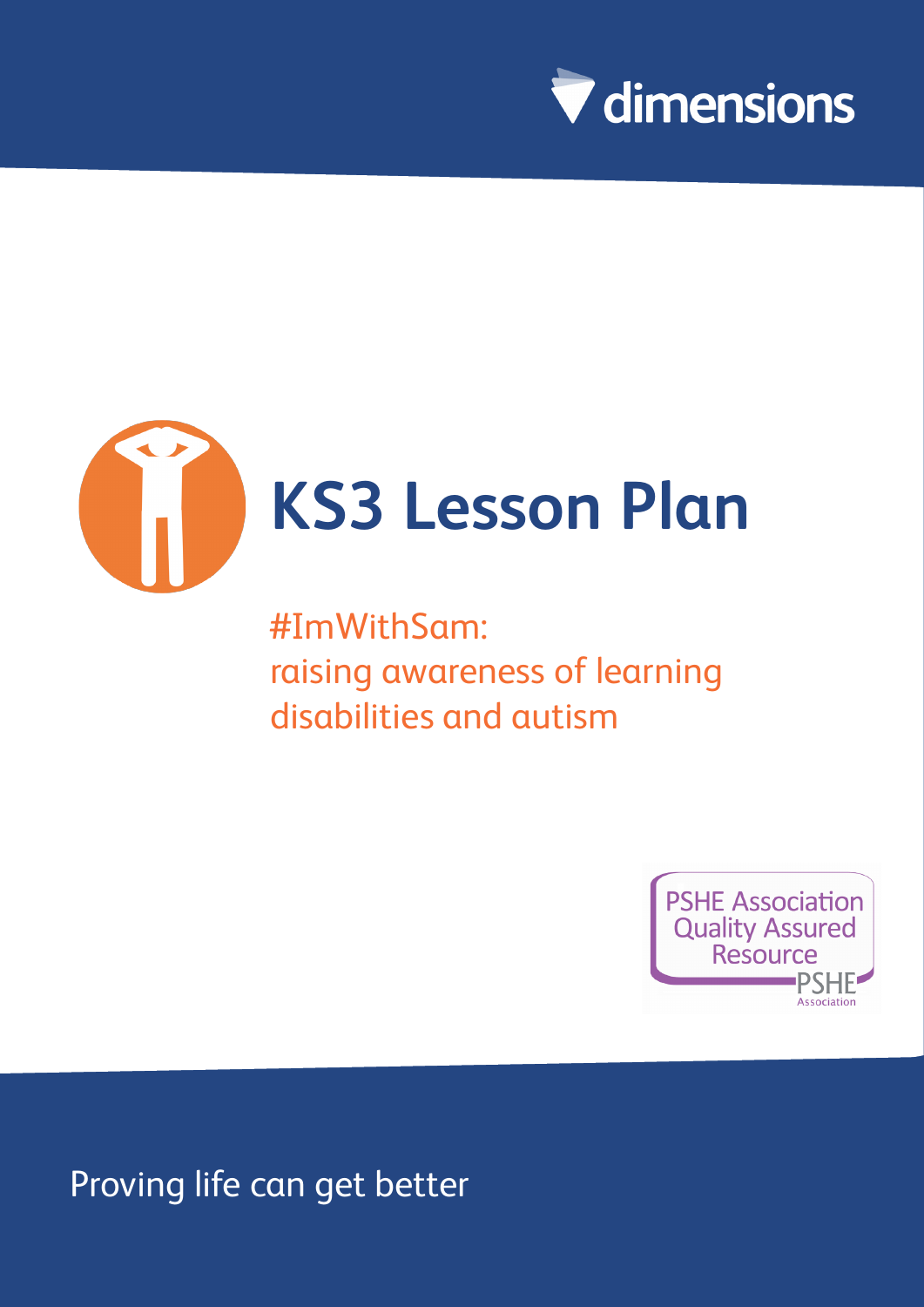### **Context**

Before teaching this lesson, you should read and consider the teacher guidance that accompanies it. The lesson plan is not designed to be taught in isolation, but should always form part of a planned, developmental PSHE education programme.

This lesson should be taught within the context of a planned series of lessons looking at issues around diversity, equality, celebrating difference, and bullying. It looks at raising awareness and challenging perceptions of people with learning disabilities and autism as part of a diverse society, asks pupils to reflect on the impact of ways in which people with learning disabilities and autism are perceived, judged, described and treated, and explores how to question, challenge and change these behaviours. The teaching should be set within the context of teaching about other types of bullying and discrimination, such as racism, sexism or homophobic, biphobic and transphobic (HBT) bullying, and should encourage pupils to view bullying of or discriminatory behaviour towards people with learning disabilities and autism as equally unacceptable.

Please note that timings given are approximate.

### Links to the PSHE Association Programme of Study

#### Core Theme 1: Health and Wellbeing Pupils should be taught:

**H2:** to recognise that the way in which personal qualities, attitudes, skills and achievements are evaluated by others, affects confidence and self-esteem

#### Core Theme 2: Relationships Pupils should be taught:

**R27**: about the unacceptability of sexist, homophobic, biphobic, transphobic, racist and disablist language and behaviour, the need to challenge it and how to do so

**R28**: to recognise bullying and abuse in all its forms (including prejudice-based bullying both in person and online/via text, abuse, exploitation and trafficking) and to have the skills and strategies to manage being targeted or witnessing others being targeted

**R29**: the support services available should they feel, or believe others feel, they are being abused or in an unhealthy relationship and how to access them

#### Core Theme 3: Living in the Wider World Pupils should be taught:

**L3:** the similarities, differences and diversity among people of different race, culture, ability, disability, sex, gender identity, age and sexual orientation and the impact of stereotyping, prejudice, bigotry, bullying and discrimination on individuals and communities

**L4:** strategies for safely challenging stereotyping, prejudice, bigotry, bullying and discrimination when they witness or experience it in their daily lives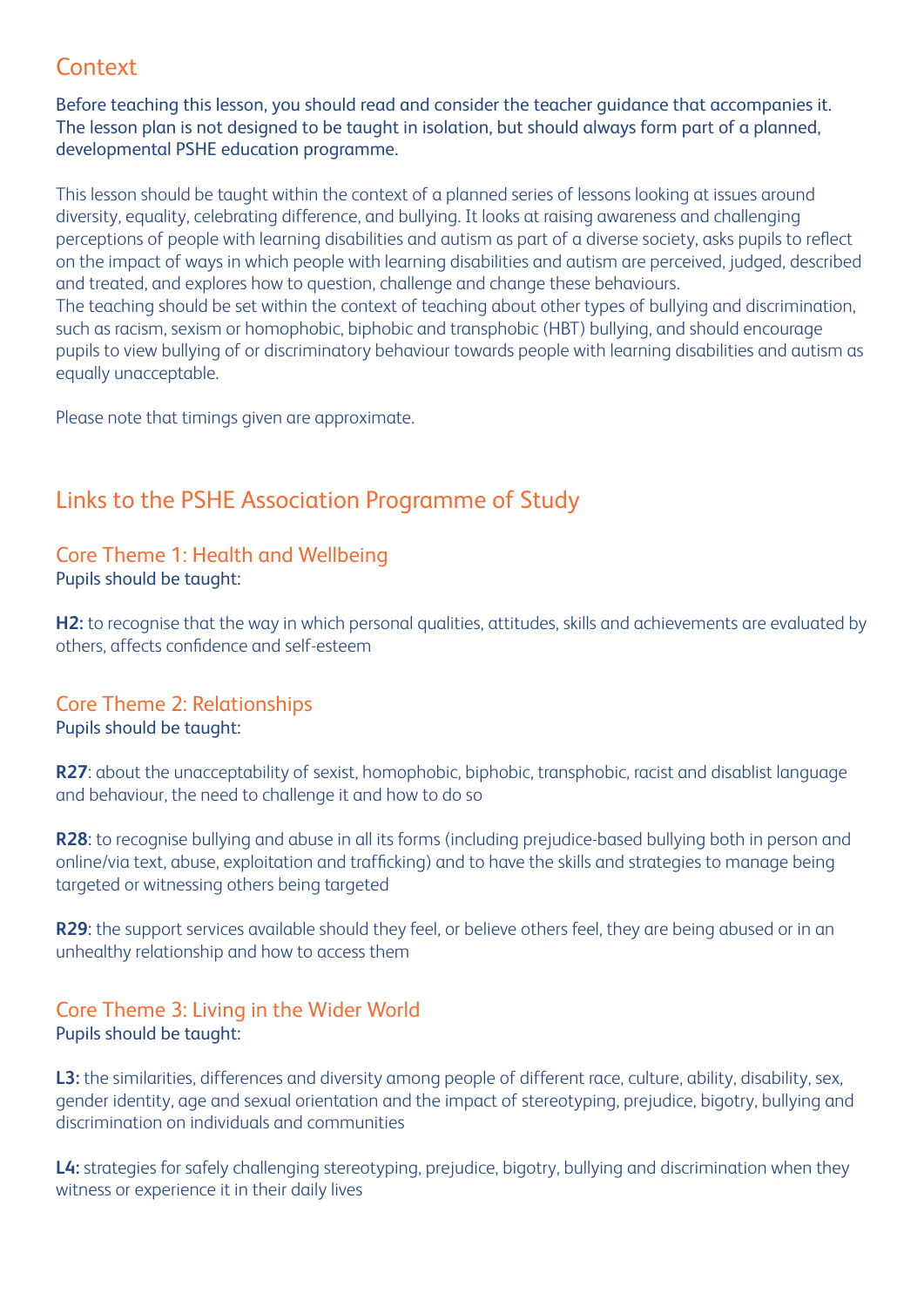| Learning<br>objectives         | We are learning:<br>about the place of people with learning disabilities and autism within a diverse<br>society;<br>about the challenges faced by people with learning disabilities and autism,<br>$\bullet$<br>including others' preconceptions, lack of awareness and understanding,<br>discrimination and disablist bullying;<br>the potential physical and emotional effects of discrimination and disablist<br>$\bullet$<br>bullying on people with learning disabilities and autism;<br>ways to challenge disablist bullying, prejudice and discrimination as individuals,<br>as a community and within society                                                                                                              |
|--------------------------------|------------------------------------------------------------------------------------------------------------------------------------------------------------------------------------------------------------------------------------------------------------------------------------------------------------------------------------------------------------------------------------------------------------------------------------------------------------------------------------------------------------------------------------------------------------------------------------------------------------------------------------------------------------------------------------------------------------------------------------|
| Learning<br>objectives         | I can:<br>demonstrate an increased understanding and awareness of people with learning<br>disabilities and autism within a diverse society;<br>recognise disablist language and bullying: how, where and why it happens and<br>$\bullet$<br>the potential physical and emotional impacts of these behaviours on people<br>with learning disabilities and autism and the communities to which they belong;<br>describe or demonstrate ways of challenging disablist language, bullying,<br>$\bullet$<br>discrimination and prejudice;<br>identify and evaluate steps that have been taken or could be taken in law and in<br>the community, to change attitudes towards and support people with learning<br>disabilities and autism |
| <b>Resources required</b>      | Box for anonymous questions<br>Resource 1: Fact or Myth? Cards<br>$\bullet$<br>Resource 2: Fact or Myth? answers and further information (for teacher use)<br>$\bullet$<br>Resource 3: A Day in Sam's Life<br>$\bullet$<br>Resource 4: Challenging Stereotypes information sheet<br>$\bullet$<br>Resource 5: Challenging disablist words and behaviours sheet                                                                                                                                                                                                                                                                                                                                                                      |
| <b>Climate for</b><br>learning | Please read the accompanying teacher quidance before teaching this lesson. In<br>particular, consider the guidance on dealing with sensitive issues, ground rules and<br>safequarding, including what to do in case of a disclosure.                                                                                                                                                                                                                                                                                                                                                                                                                                                                                               |
| <b>Key words</b>               | diversity, inclusion, equality, learning disability, autism, neurodiversity disablist;<br>stereotype                                                                                                                                                                                                                                                                                                                                                                                                                                                                                                                                                                                                                               |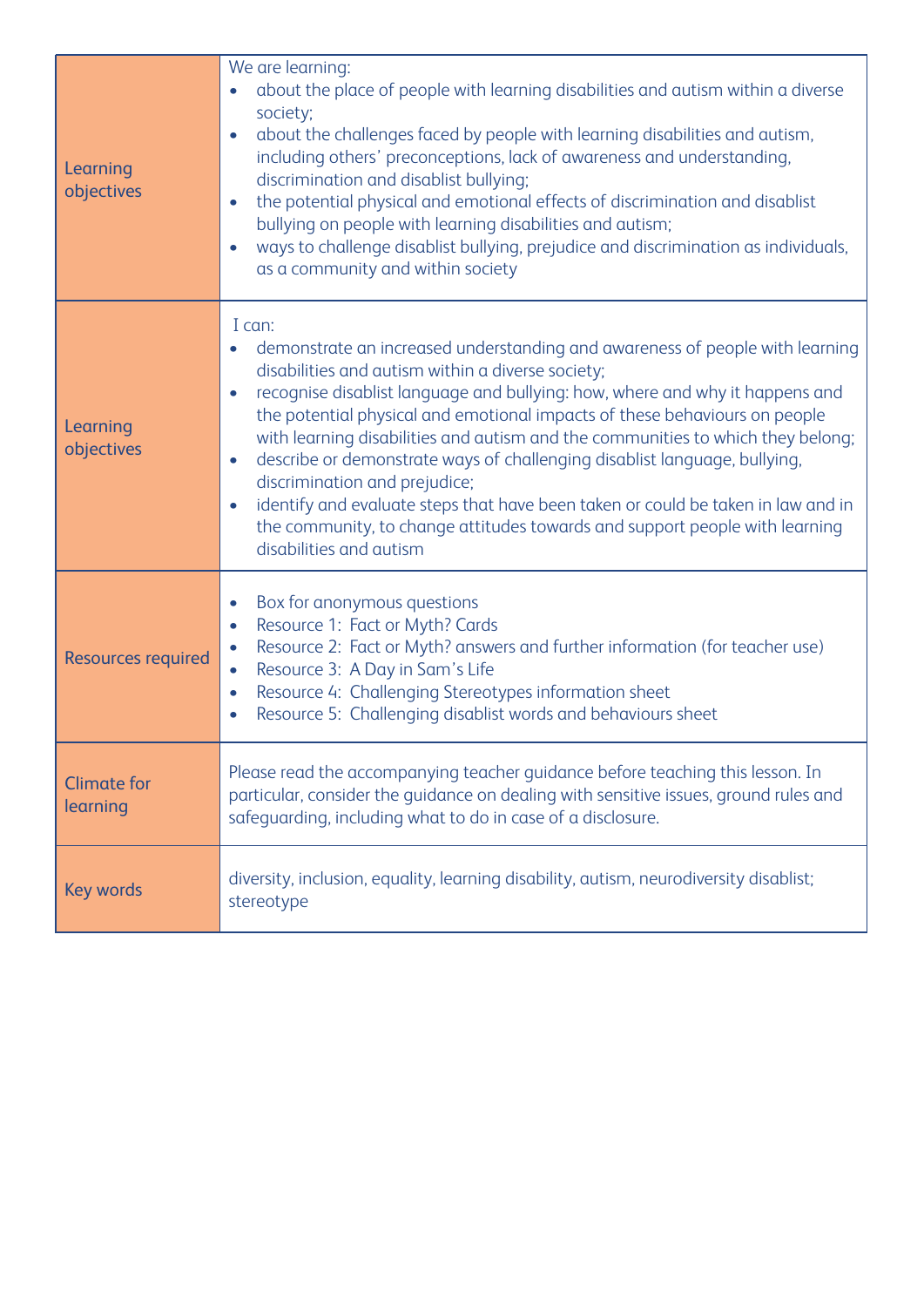# Baseline assessment/reconnecting activity

## Introduction 5 min

Revisit ground rules and remind pupils of the importance of keeping personal stories private. For more on establishing ground rules, see the accompanying teacher guidance. Draw attention to the anonymous question box and remind them that they can submit questions at any time during or after the lesson.

Explain that today the class will be thinking about what we mean when we talk about a diverse society: who is included, and the treatment of a particular group who often get excluded. The class will also be learning ways to challenge and change particular types of behaviours towards this group.

## Baseline activity **5 min**

In groups, pairs or as a whole class, ask pupils to create a mindmap for the words 'Diverse society'. Limit your prompts for this to: What does the phrase mean? Who is included? What examples can they give?

Take feedback and draw out any consistent themes, words or phrases. In particular, note whether they have included people with disabilities in their descriptions of who is included. If people with disabilities are included, are these physical disabilities?

You should use this assessment of the group's starting point to inform your approach to the lesson, correct misconceptions and so on. You can also return to it later on as a way to measure progression of learning.

Draw the group's attention to the fact that there are people within society living with different abilities, learning needs or disabilities that others might not be able to see or notice, just by looking at them. These people can tend to be excluded and their needs may be not understood, or remain unmet. They can also often be at the receiving end of discriminatory behaviours or bullying.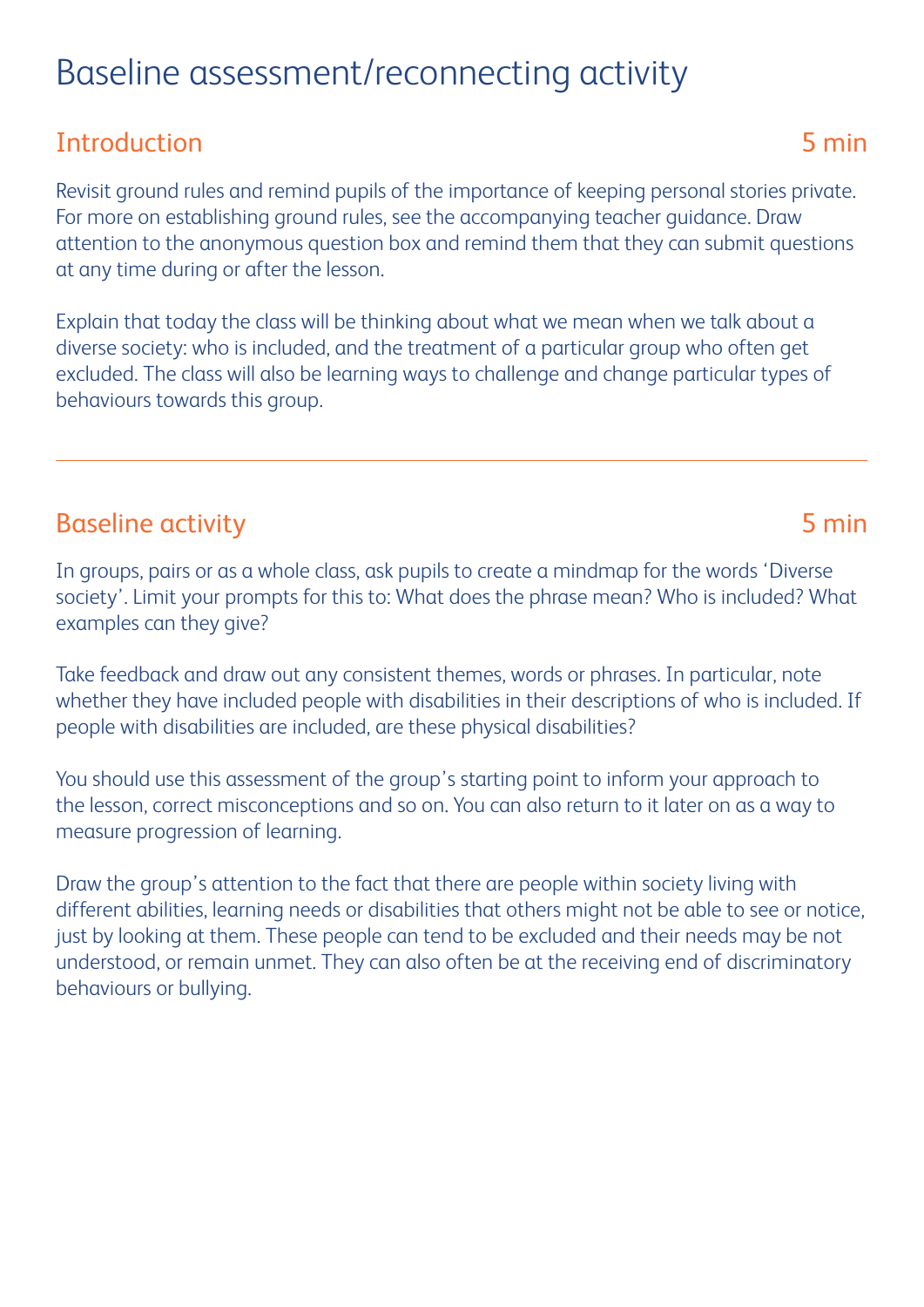# Core activities

# Activity: Fact or myth? 10 min

Share the definitions of 'learning disability' and 'autism' found in the accompanying teacher guidance with the pupils, and give some commonly-known examples of learning disabilities using the definitions and further information given.

In small groups or pairs, ask pupils to sort the Fact or Myth? cards into three piles: 'Myth', 'Fact' and 'Not sure'. When they have completed the activity, take answers as a whole class, and elaborate on them where necessary. Are pupils surprised by any of the answers? Discuss any cards that raise questions for pupils.

# Activity: A Day in Sam's Life 15 min

In small groups, ask pupils to read the story of Sam, an adult with an unspecified learning disability. Explain that Sam is someone they might see every day in their street, on a bus, in a shop. After they have read the story of Sam's day, ask them to consider some or all of the points below. You could divide these up between each group, or ask each group to look at all of them, whichever suits your organisation best. Take feedback from the groups at the end.

- 1. Make a list of the feelings Sam might be experiencing at the different times in the day, and what might have made Sam feel this way.
- 2. Why do people speak to and treat Sam in the way they do?
- 3. What effects could the words 'weirdo' and 'retard' have on Sam?
- 4. Why do people use these sorts of words to describe Sam?
- 5. On what do people base their opinion of Sam?
- 6. Who showed Sam understanding and acceptance? How might these people have made Sam feel?
- 7. What stereotypes of people with learning disabilities are shown in the story?
- 8. Is there anything about Sam's day which surprises you, or that you didn't expect? Why?

#### For pupils who may need support:

Using someone to work alongside them if possible, ask pupils who need more support to make a list of the things which happened to Sam during the day which made Sam feel good, and the things which made Sam feel not so good. Can they say why each thing they have identified made Sam feel that way?

#### Extension

To challenge pupils further, ask them to think of other words or phrases which people use more generally (i.e. not in direct reference to someone with learning disabilities or autism)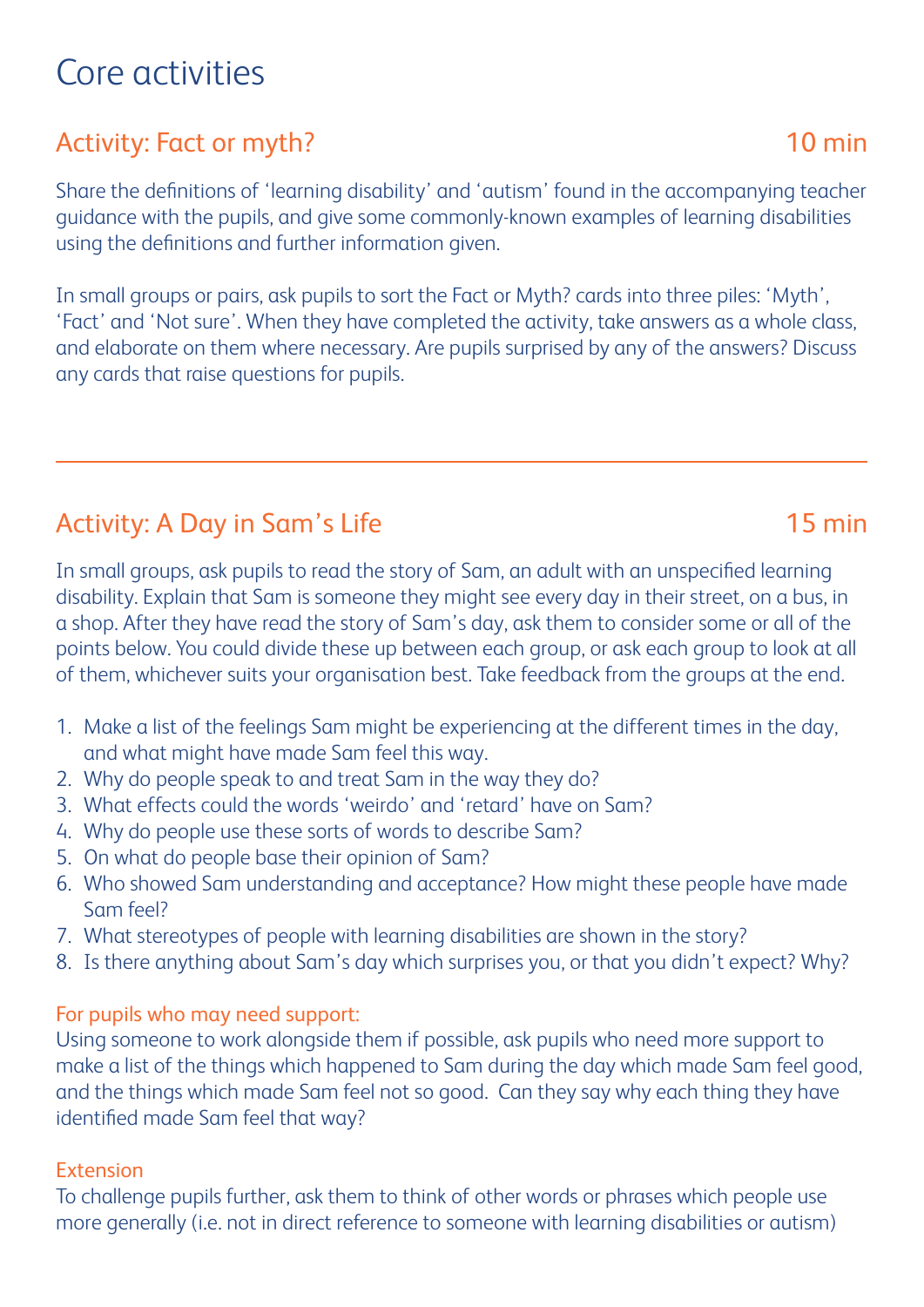which could be disablist (e.g. 'mental'; 'retard'). In what other ways might people behave towards someone with a learning disability which is disablist or discriminatory?

Why do people use the words or behave in the ways they have identified? Ask pupils to think beyond basic reasons such as 'they're just not very nice' to deeper emotions such as fear, or wider issues such as society's perceptions and treatment of people with learning disabilities and autism.

# Activity: Challenging stereotypes 10 min

Explain to pupils that it is said that if you know one person with autism then you know one person with autism – just like anyone else, people with autism are individuals with their own likes, dislikes and aspirations.

Ask pupils to reflect on why we give people labels such as autism. When is it useful to give someone a label (e.g. helps them access support)? When is it unhelpful? Help them understand that labels become unhelpful when someone is only seen for the stereotype behind the label, or not seen to have characteristics and attributes beyond that label.

Ask pupils if they can think of, or name, any celebrities or someone in the public eye who has learning disabilities or autism. Ask them to think of reasons that people with learning disabilities are less visible in our society and media. Are any of the reasons down to discrimination or unhelpful labelling?

Share the Challenging Stereotypes sheet with pupils and discuss ways in which the people featured challenges or have challenged the stereotype of people with learning disabilities and autism. It might also be interesting to extend the discussion into ways that these people were or are perceived and treated by the media and society as a whole, and why this could be.

## Activity: Disablist words and behaviour manufactured and  $10$  min

Discuss the meaning of the words 'disablist' and 'discrimination' with pupils. List the feedback of words and/or actions in the story of Sam's day that could be described as disablist, and why. Are there other words or phrases which they have heard generally which could be interpreted as disablist?

Talk to pupils about disablist language being as offensive as racist, HBT or sexist language, and why this is so.

Using the Challenging disablist words and behaviours resource, or another way of recording, ask pupils to think of ways in which they or others could have challenged the words and behaviours if they had heard them being used, or said or done something differently to demonstrate understanding.